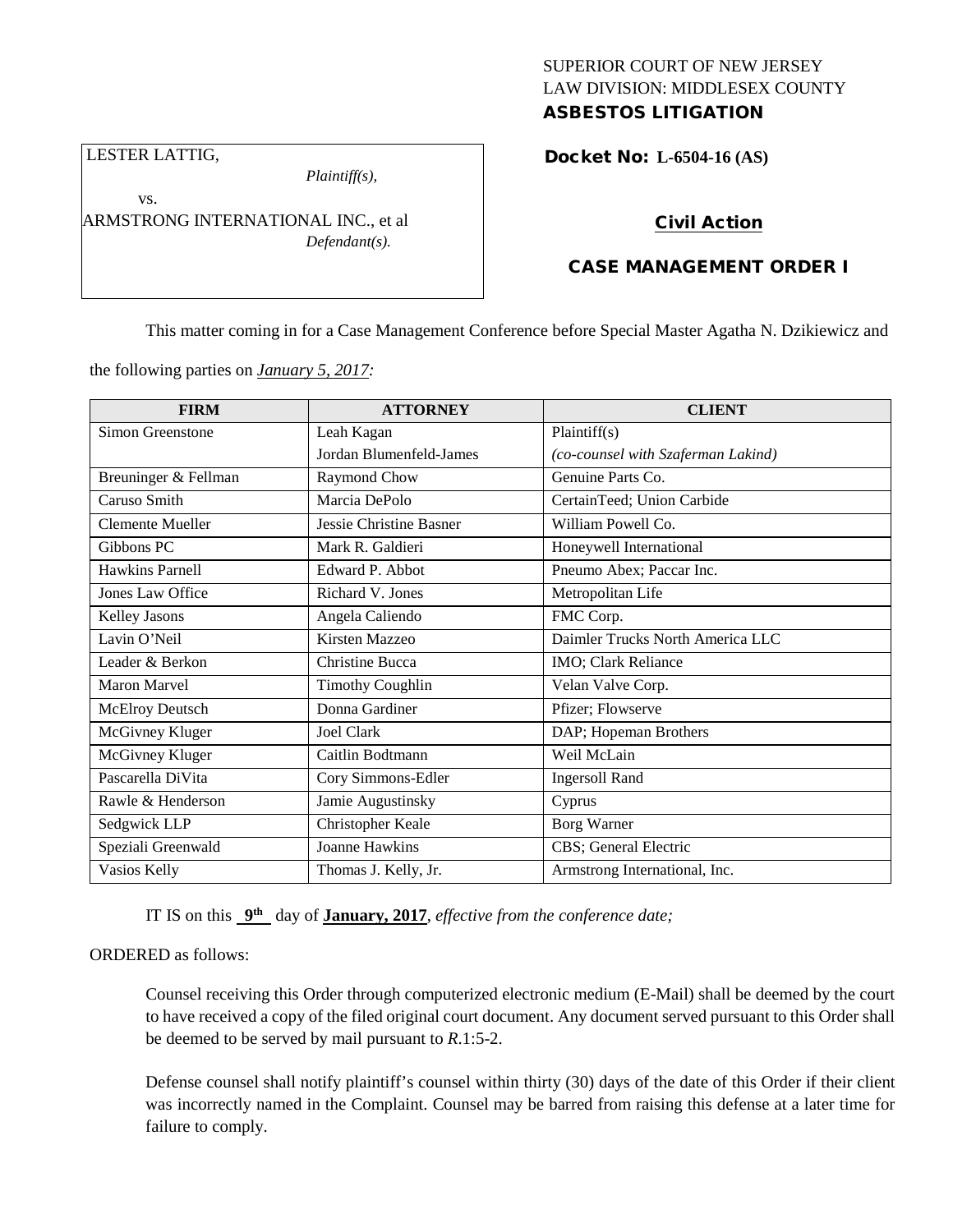## **DISCOVERY**

| February 3, 2017  | Defendants shall serve answers to standard interrogatories by this date.                                                                                                                                    |
|-------------------|-------------------------------------------------------------------------------------------------------------------------------------------------------------------------------------------------------------|
| February 10, 2017 | Plaintiff shall propound supplemental interrogatories and document requests by this date.                                                                                                                   |
| March 10, 2017    | Defendants shall serve answers to supplemental interrogatories and document requests by this<br>date.                                                                                                       |
| February 10, 2017 | Defendants shall propound supplemental interrogatories and document requests by this date.                                                                                                                  |
| March 10, 2017    | Plaintiff shall serve answers to supplemental interrogatories and document requests by this<br>date.                                                                                                        |
| April 14, 2017    | Fact discovery, including depositions, shall be completed by this date. Plaintiff's counsel shall<br>contact the Special Master within one week of this deadline if all fact discovery is not<br>completed. |
| April 14, 2017    | Depositions of corporate representatives shall be completed by this date.                                                                                                                                   |

## **EARLY SETTLEMENT**

April 14, 2017 Settlement demands shall be served on all counsel and the Special Master by this date.

## **SUMMARY JUDGMENT MOTION PRACTICE**

| April 14, 2017 | Plaintiff's counsel shall advise, in writing, of intent not to oppose motions by this date. |
|----------------|---------------------------------------------------------------------------------------------|
| April 28, 2017 | Summary judgment motions shall be filed no later than this date.                            |
| May 26, 2017   | Last return date for summary judgment motions.                                              |

## **MEDICAL DEFENSE**

- May 19, 2017 Plaintiff shall serve medical expert reports by this date.
- July 28, 2017 Defendants shall identify its medical experts and serve medical reports, if any, by this date. In addition, defendants shall notify plaintiff's counsel (as well as all counsel of record) of a joinder in an expert medical defense by this date.

### **LIABILITY EXPERT REPORTS**

June 19, 2017 Plaintiff shall identify its liability experts and serve liability expert reports or a certified expert statement by this date or waive any opportunity to rely on liability expert testimony. July 28, 2017 Defendants shall identify its liability experts and serve liability expert reports, if any, by this date or waive any opportunity to rely on liability expert testimony.

### **ECONOMIST EXPERT REPORTS**

June 19, 2017 Plaintiff shall identify its expert economists and serve expert economist report(s), if any, by this date or waive any opportunity to rely on economic expert testimony.

\_\_\_\_\_\_\_\_\_\_\_\_\_\_\_\_\_\_\_\_\_\_\_\_\_\_\_\_\_\_\_\_\_\_\_\_\_\_\_\_\_\_\_\_\_\_\_\_\_\_\_\_\_\_\_\_\_\_\_\_\_\_\_\_\_\_\_\_\_\_\_\_\_\_\_\_\_\_\_\_\_\_\_\_\_\_\_\_\_\_\_\_\_\_\_\_\_\_\_\_\_\_\_\_\_\_\_\_\_\_